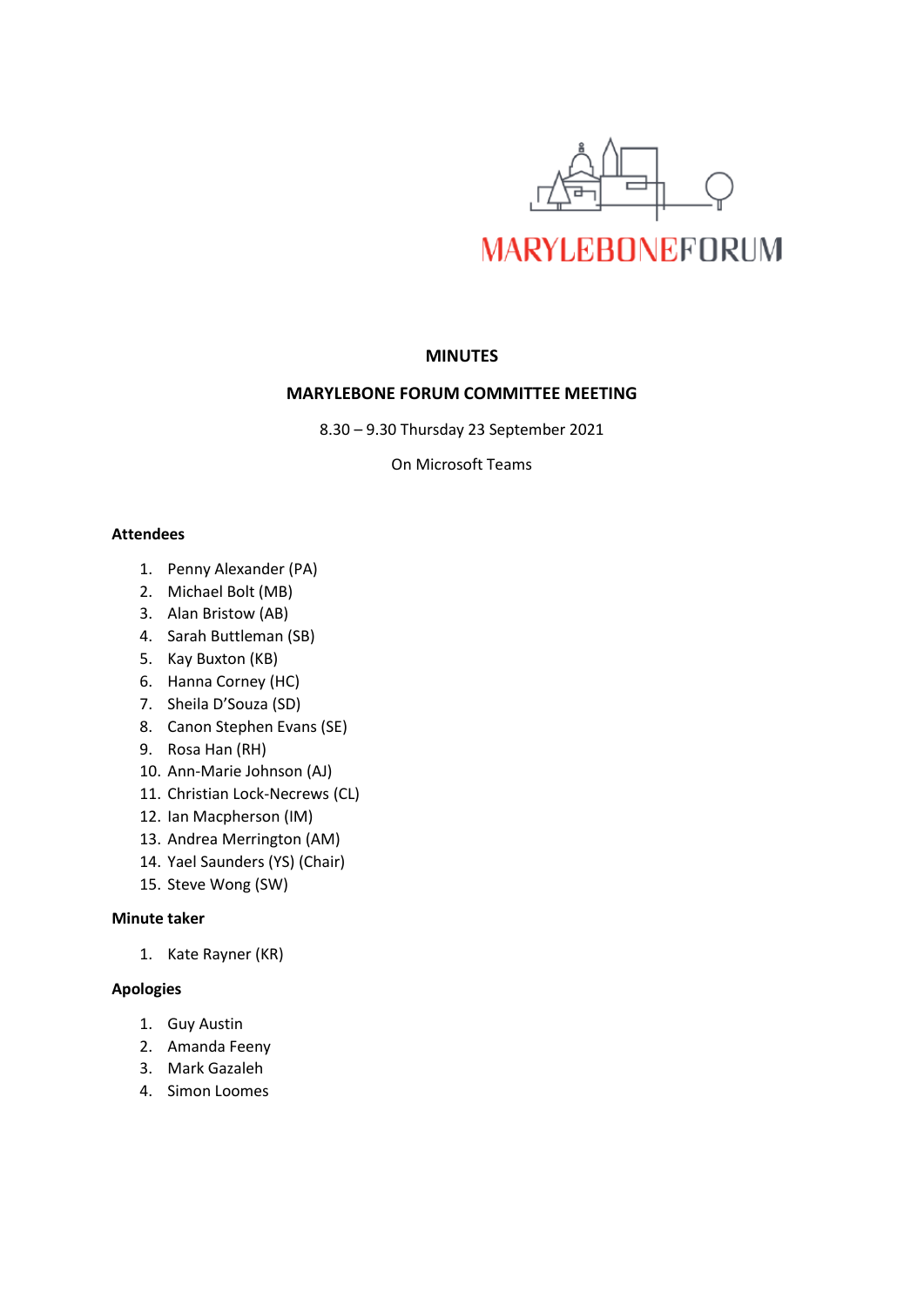#### **MINUTES**

#### **Welcome and recording of meeting**

YS welcomed all to the meeting, announced apologies and confirmed that all are happy for the meeting to be recorded.

#### **Minutes of last meeting 13 July 2021**

IM suggested an amendment. In the Neighbourhood Plan section, change 'protecting all small businesses' to 'protecting all small business premises'

MB highlighted that his name appeared in the attendance list but he didn't attend the meeting.

The minutes were approved.

#### **Draft Neighbourhood Plan update (Andrea Merrington)**

AM updated the group on progress made with the Neighbourhood Plan. The sub-committee, made up of residents and business representatives, has been meeting regularly and working on finalising policies, based around the theme of sustainability. This encompasses everything from air quality to greening and more. Drafting more detail within these policies is yet to begin and planning consultant support (the next agenda item) will be required to ensure that policies are relevant and fit into existing planning structures.

No further updates have been made to the Plan slides. Recently, the group has been trying to understand the data sets required to establish the policies. These are crucial for both the drafting and evidencing and for engaging WCC. There is support available within WCC that can be tapped into to help with the process. KB added that a recent email from council officers offered to attend Forum meetings. YS did not receive this. KB will forward on.

IM commented that Plan sub-committee minutes have not been circulated. YS confirmed that these are uploaded to website. SE agreed that this is the best way to engage people at this stage. MB added that it is a legal requirement for all minutes to be uploaded to the website.

SE reiterated that a commitment is needed to deliver the plan in a suitable timeframe. Too much progress has been made and important work done to drop the baton now.

ACTIONS:

- KB to forward WCC email offering officer support for plan-making to YS and AM
- Plan sub-committee to continue to meet to further develop policies.

#### **Planning Consultant support - Neighbourhood CIL application (Kay Buxton and Andrea Merrington)**

KB and AM presented the draft CIL application to fund specialist planning consultants to add detail to plan policies and assess them against Westminster's City Plan and the London Plan as well as review supporting evidence. The application would be submitted to the next CIL round in January.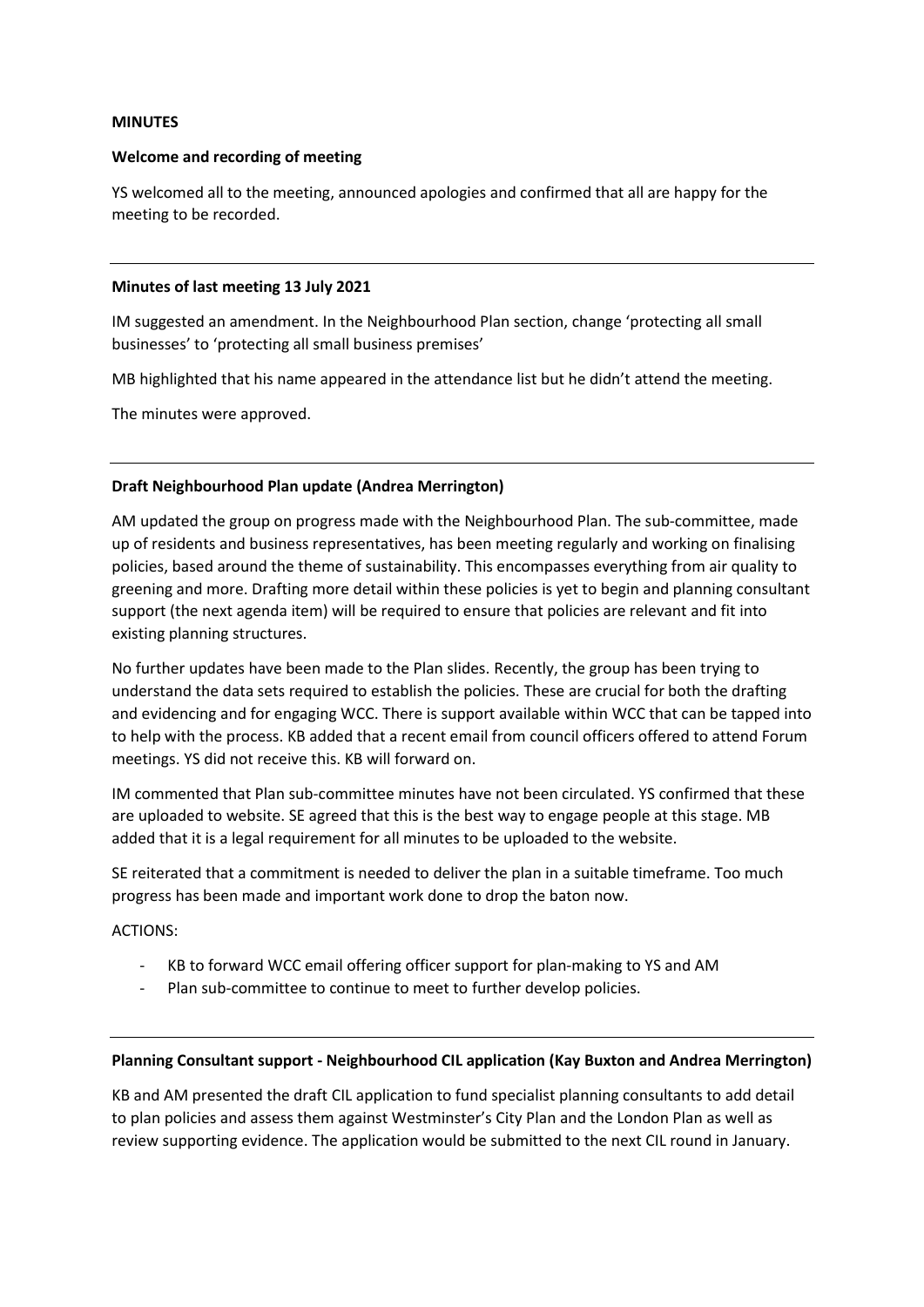Following this, quotes will be sought from at least two planning consultants with final appointment in March and a view to commencing pre-submission consultation in June 2022.

The CIL application is for £10,000 with a further £10,000 of match funding (agreed in principle with The Portman Estate and Howard de Walden Estate).

AJ asked if the process of applying for CIL has changed alongside other amendments that WCC has recently made. KB responded that there are changes due to be adopted at the next cabinet meeting in October. These changes stipulate the types of projects that will and won't be accepted.

AJ commented that, with the WCC election scheduled for May 22, the first half of next year will be a busy time for councillors. Is there information that can be given to them in advance? SE responded that the CIL application and the development of the Plan is more likely to sit with officers rather than the councillors.

AB asked how big the gap is between the draft policies and the final plan. AM responded that while there is a long way to go, having now made progress with the seven policies, the Forum is in a better position than has been achieved previously. AB asked if it would be possible to bring in the match funding earlier to get the process started sooner. SE understands the frustration and impetus to get started but there is a need to follow the correct process and to avoid appearing to be over-reliant on funding from the estates.

AM stated that she is having an initial discussion with Gerald Eve today to talk through what is needed and will feedback to the sub-committee. AM has also approached CBRE and will contact Montagu Evans. MB commented that the costs may be higher than those being requested in the CIL application. KB responded that the purpose of getting discussions underway is to assess whether costs are realistic for what is required. Spends in other areas have varied greatly. AM added that the Forum can also adjust the requirements to bring costs down if necessary.

KB added that the next step in the process would be to connect with amenity societies and ward councillors to get their support for the CIL application. SE highlighted that this support will be needed from all five Wards within which the Forum area sits.

YS thanks KB and AM for their ongoing efforts.

ACTIONS:

AM and KB to continue to develop the CIL application.

## **WCC Design Code for Edgware Road (Kay Buxton)**

KB gave a background to the Edgware Road insight study that was funded by a CIL application supported by Marylebone Forum, as well as by Hyde Park Paddington and a contribution from Marble Arch BID. The study assessed commercial performance and opportunities on the street and provides an evidence base to demonstrate the need for Edgware Road-specific design policies. The summary report is available on Marble Arch BID's website and KB has sent it to YS to upload onto the Forum's site.

The report highlighted that the only way to control some of the more problematic aspects of the streetscape is to introduce a design code through the neighbourhood plan. WCC's Neighbourhood Plan team is applying to take part in a trial pilot introduced by the government as part of its planning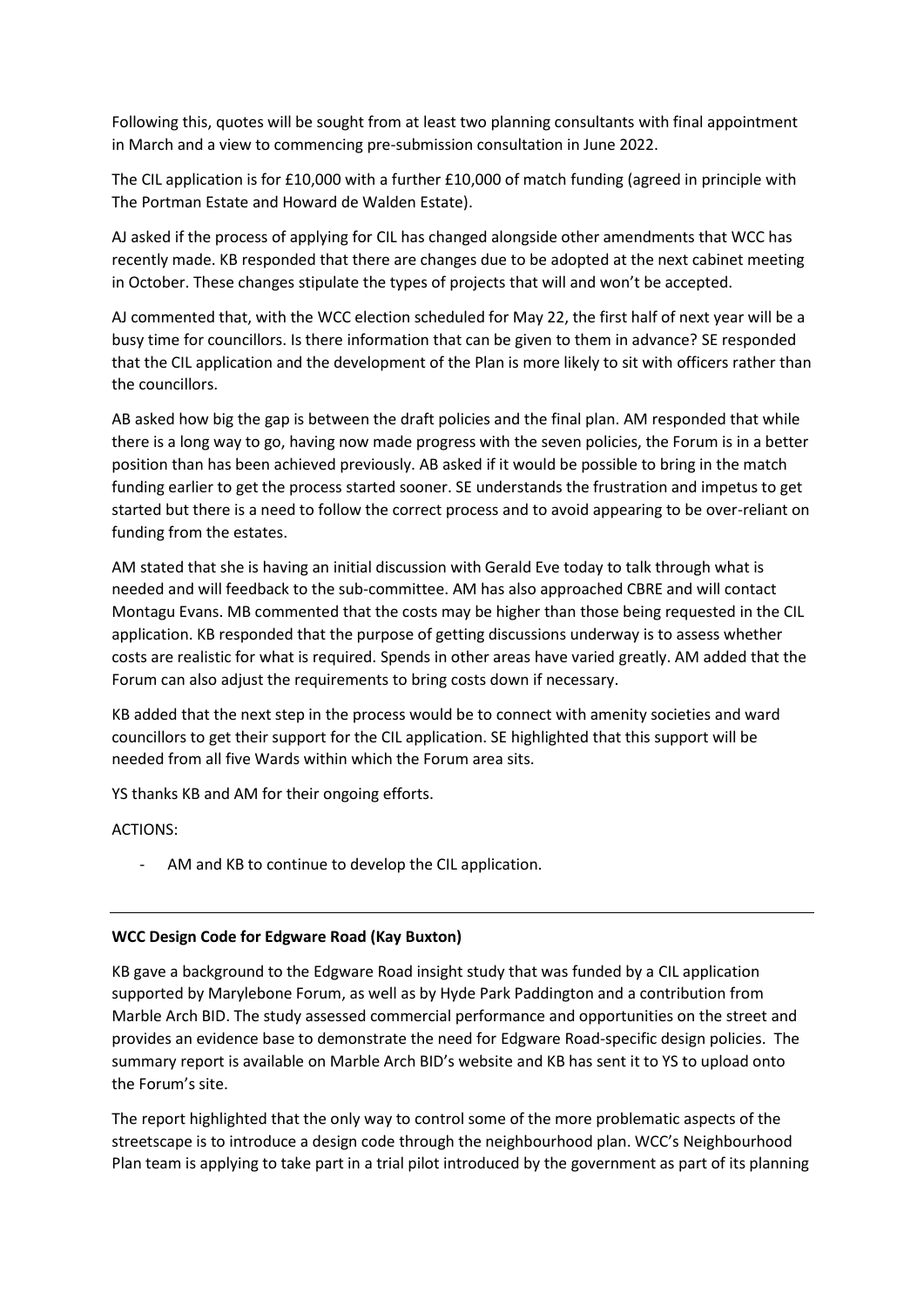overhaul. If successful, Marble Arch BID, in partnership with WCC, would produce a design code, dividing the street into sections to create bespoke policies, with a particular focus on shop fronts. WCC would then adopt the code as an SPD (supplementary planning document).

PA commented that this initiative is exciting and positive.

ACTION:

- KR to add the Edgware Road Insight Study: final report to the website.

## **Website update and next steps**

YS thanked KR and others that have worked on the website so far. YS expressed concern that the design and layout hasn't been addressed and this will have to be paid for. A quote was sought from a web design contact provided by PA that has come in at £2,500. SL has confirmed that The Portman Estate will be willing to contribute £1,000 towards the website development if match-funding is achieved. Marylebone Association have a committee meeting coming up at which it will be discussed. NWEC and BSQ are looking at budgets and Marble Arch BID are happy to contribute. KB suggested that another quote should be sought. AM agreed that this is essential if Howard de Walden are to commit to contributing.

KB suggested that a having a reserve of money would be a practical way to move forward. Marble Arch BID has a budget set aside for neighbourhood planning so can contribute £1,000 to update the website. KB thinks that it would be good to have a pot of around £3,000 - £4,000 for ongoing updates as well as hosting costs etc.

SE expressed frustration that information isn't yet available on the site. We shouldn't be waiting longer for a new design – information can be uploaded in a variety of formats in the meantime. KR showed the group webpages that she has designed so far. YS felt that these needed to be more interactive and engaging. Could they be used as a temporary measure? The pages are ready to go and updated with the latest approved content. SE suggested that the new pages be made live with a plan to tweak and redesign further down the line. The committee agreed.

KB asked if invoices will be raised for the contributions to be made.

MB expects difficulty in convincing Marylebone Association to commit to funding improvements to the website. It is more likely to contribute to more general purposes to progress the work of the Forum. YS suggested the website will need to be developed into a more engaging design for the neighbourhood plan consultation and to attract more CIL applications. SE suggested that there is a wider funding need to ensure that engagement with the local community is achieved and the Marylebone Association can play a significant role in this. SD agreed that more engagement with the community is essential for which the website is an important tool.

YS thanked those that have offered to contribute.

ACTIONS:

- KR to make new webpages and content live.
- YS to proceed in getting a second quote for web design.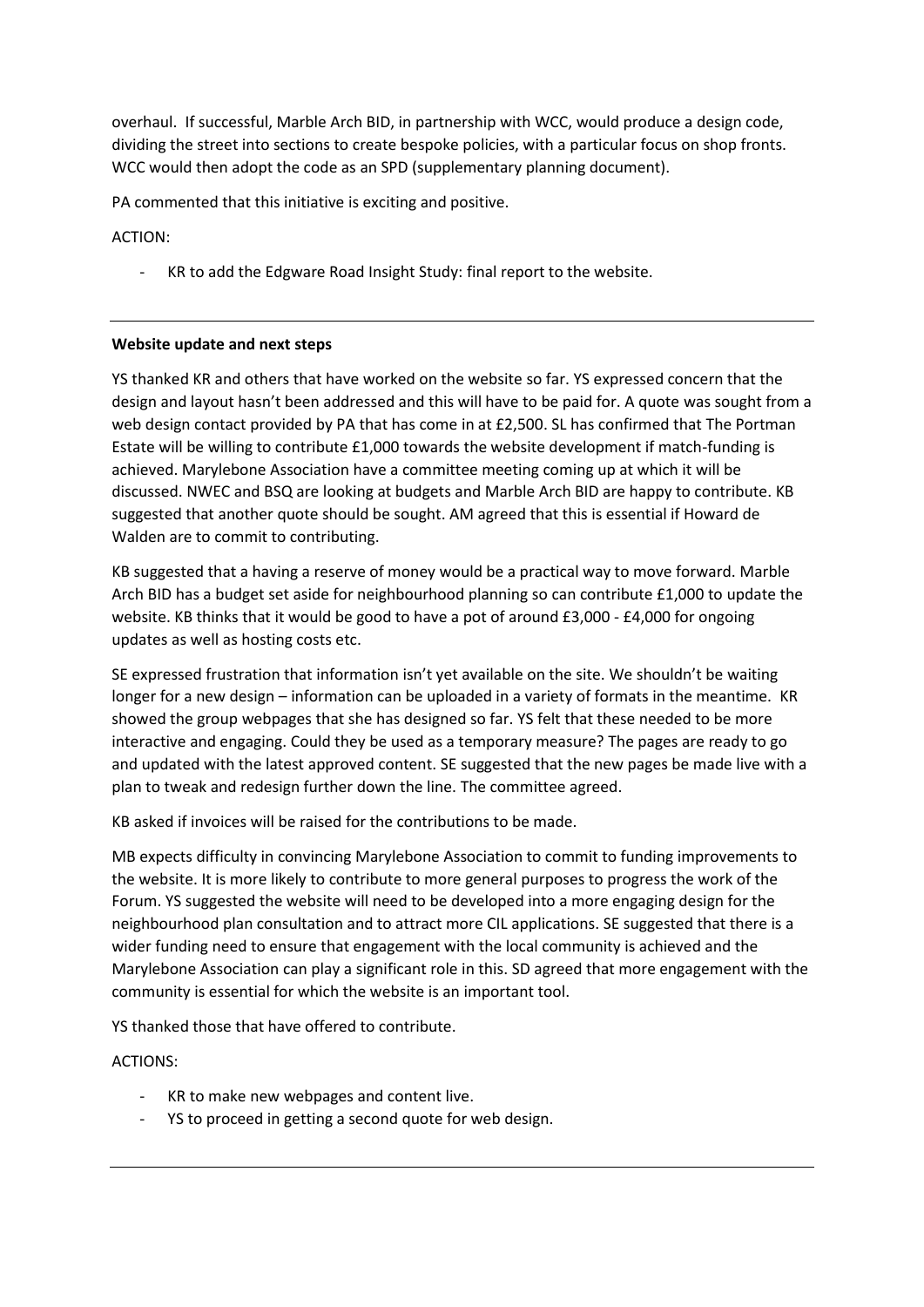## **Forum Limited Company structure**

YS followed up on discussion that took place at the previous meeting with regard to the Forum's limited company set up. Current directors are SE, SL, AM, YS, MB, IM. Is a limited company the best structure for this organisation?

AM asked what the alternative would be. SE suggested a CIO but it costs time and money to set up. MB commented that long discussions took place to decide on a limited company status. It gives a corporate shield unlike other options. With the progress being made with the neighbourhood plan, now isn't the right time to reconsider. SE agreed that the focus needs to remain on delivering the plan and possibly revisit this further down the line.

KB commented that Hyde Park Paddington is incorporated with contracts and funding going through either Marble Arch BID, Paddington Partnership or Paddington BID. This could be an option in future but it should not be a distraction from developing the plan. SE iterated that the limited company structure gives independence.

SD asked KB about the changes being made to how WCC pay CIL grant money, giving it directly to the Forum and passing on responsibilities of due diligence. Is this relevant to the context of organisation structure? KB confirmed that there are changes underway, largely due to the VAT gap that currently exists.

The committee agreed to keep the current limited company structure.

# **Seymour Leisure Centre consultation**

YS gave a background to WCC's project to redevelop the Seymour Leisure Centre and library, with a confirmed budget of £25m. Previous plans that went to pre-consultation earlier in 2021 received universal support throughout the community, featuring an impressive mezzanine level structure. However, revised plans have recently emerged without the mezzanine design and WCC is hosting an online questionnaire on these, with the deadline soon approaching. YS encourages all to either complete this questionnaire or contact the council directly to ensure that the project in its original form can move forward.

AM agrees that this project is important to Marylebone. A link should therefore be added to the Forum's website to promote the questionnaire as well as demonstrate that we are engaged in the community.

KB asked MB what the views are within the Marylebone Association. It was included in the last Marylebone newsletter – what was the response? MB agrees with YS that it is disappointing that the plans have been changed. Added that WCC need to look at their consultation process to ensure that more engagement is achieved. KB agreed and commented that there needs to be a central portal for all consultations.

AJ added encouragement to fill in the survey, highlighting that there is an opportunity to add comments to refer to previous plans.

## ACTIONS:

YS to send previous plans to MB and SD so that they can encourage Marylebone Association and Marylebone Society members to send comments to WCC.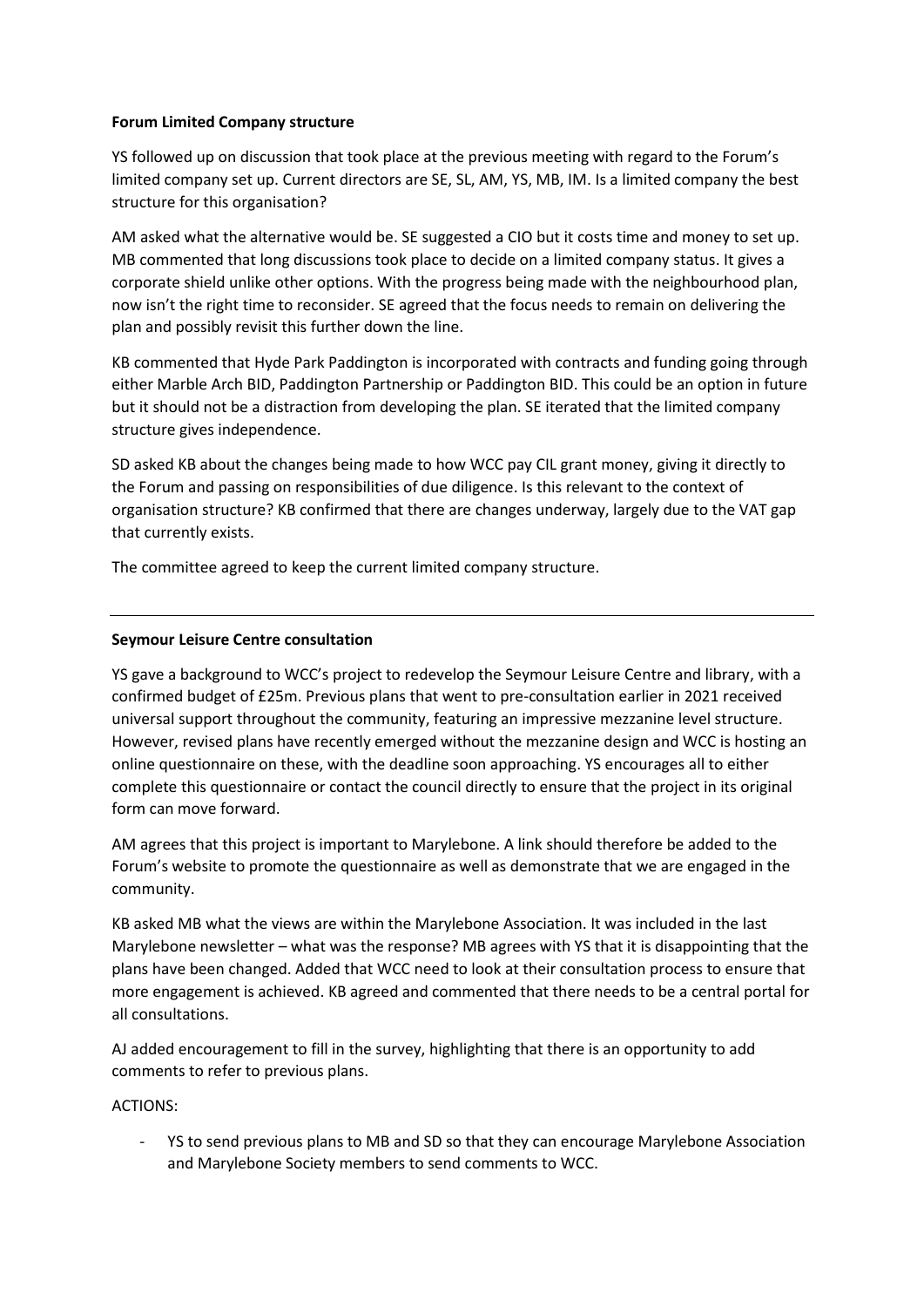## **AOB**

- SE asked about forthcoming meetings. The committee agreed that two meetings can be fitted in before Christmas. YS and KR to circulate dates.
- MB added congratulations to two fellow local forums in their recent success in their neighbourhood plan referendums:

# **FitzWest Forum**

Resident voters: For 236, Against 62

Business voters: For 26, Against 4

# **Soho Neighbourhood Forum:**

Resident voters: For 237, Against 24

Business voters: For 40, Against 6

These are great results with large majorities but the turnouts were lower than expected, despite great efforts in engaging with residents and businesses in the lead up to the referendum. This is something that the Forum needs to bear in mind as our own Plan is developed and engagement begins.

- RH updated the group on the George Street pocket Park. The Portman Estate and BSQ were successful in applying for a grant under WCC's Open Spaces Greener Places. As a result, improvement works will be completed in next couple of weeks and plans are being made for a temporary mural on the wall. RH will provide an update at the next meeting.
- IM confirmed that there is £622 in the Forum's bank account.

## ACTION:

- KR to circulate dates for next meetings.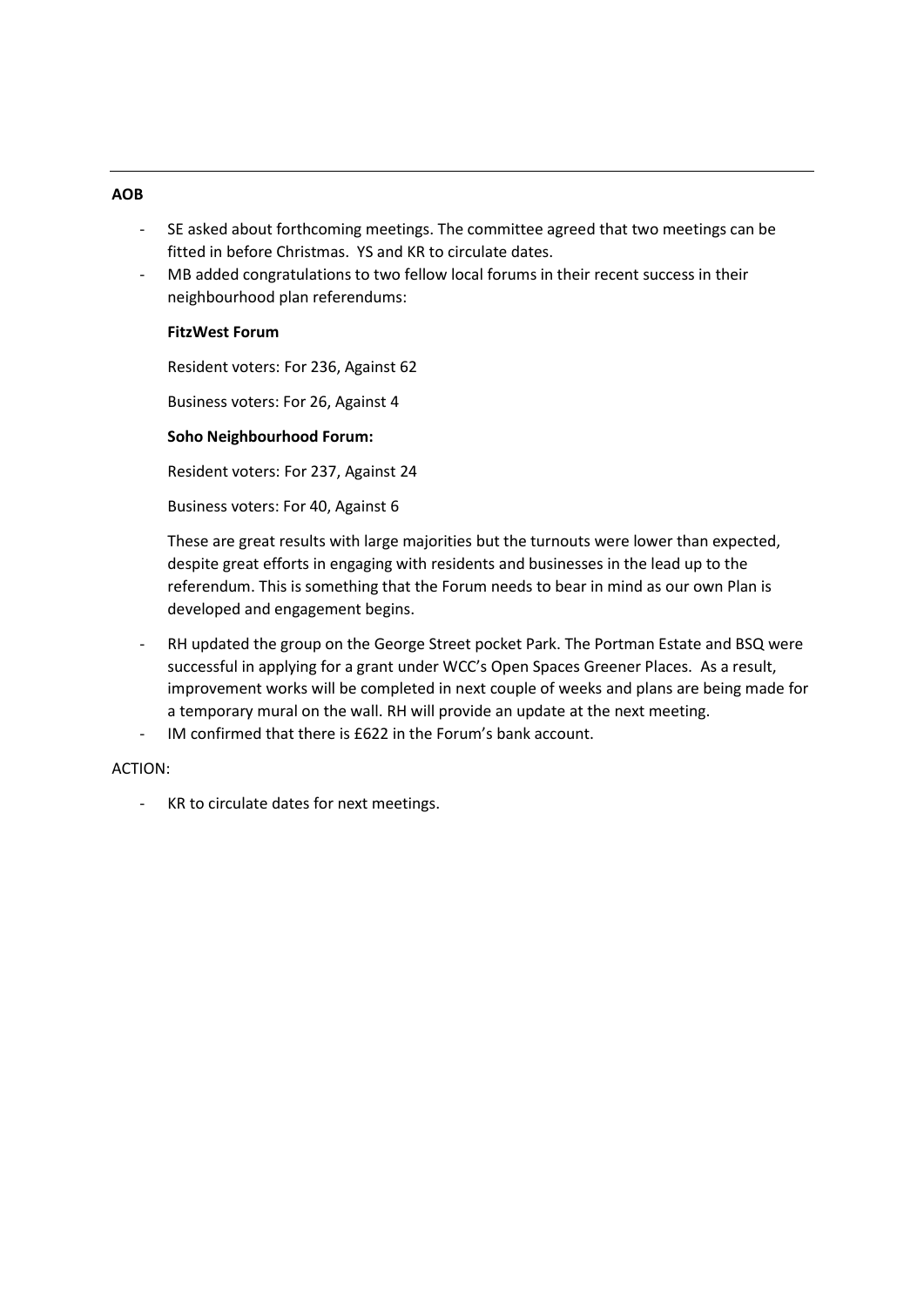## **MINUTES:**

## **Welcome and apologies**

SL chaired the meeting in YS absence and welcomed all to the meeting.

## **Minutes of last meeting – 25 May 21**

Actions from the last meeting were as follows:

- SL to investigate directors' insurance and come back to the group at the next meeting.
	- o SL confirmed that this is in progress.
- Neighbourhood Plan sub-committee to meet to discuss progressing the plan with an aim for public consultation in September.
	- o Meetings have taken place and policies in the process of being drawn up.
- CIL sub-committee to meet to discuss the process for submitting CIL applications.
	- o The sub-committee met and discussed applications. RH to look at Hyde Park Paddington's CIL application process.
- KB to circulate Hyde Park Paddington's CIL funding application process.
	- o KB sent web link to Yael. [PMN: Yael did not receive]
- PA to speak to Baker Street Quarter's Smarter Giving Manager regarding the possibility of getting volunteers from the business community to support smaller groups with pricing up applications.
	- $\circ$  PA suggested this wait for the new website to be launched and community groups approached.
- Committee members to respond to KR with their profile information.
	- $\circ$  Thank you to those that have sent them so far. KR reminded those that haven't to forward on their information.

The minutes were approved.

# **ACTION**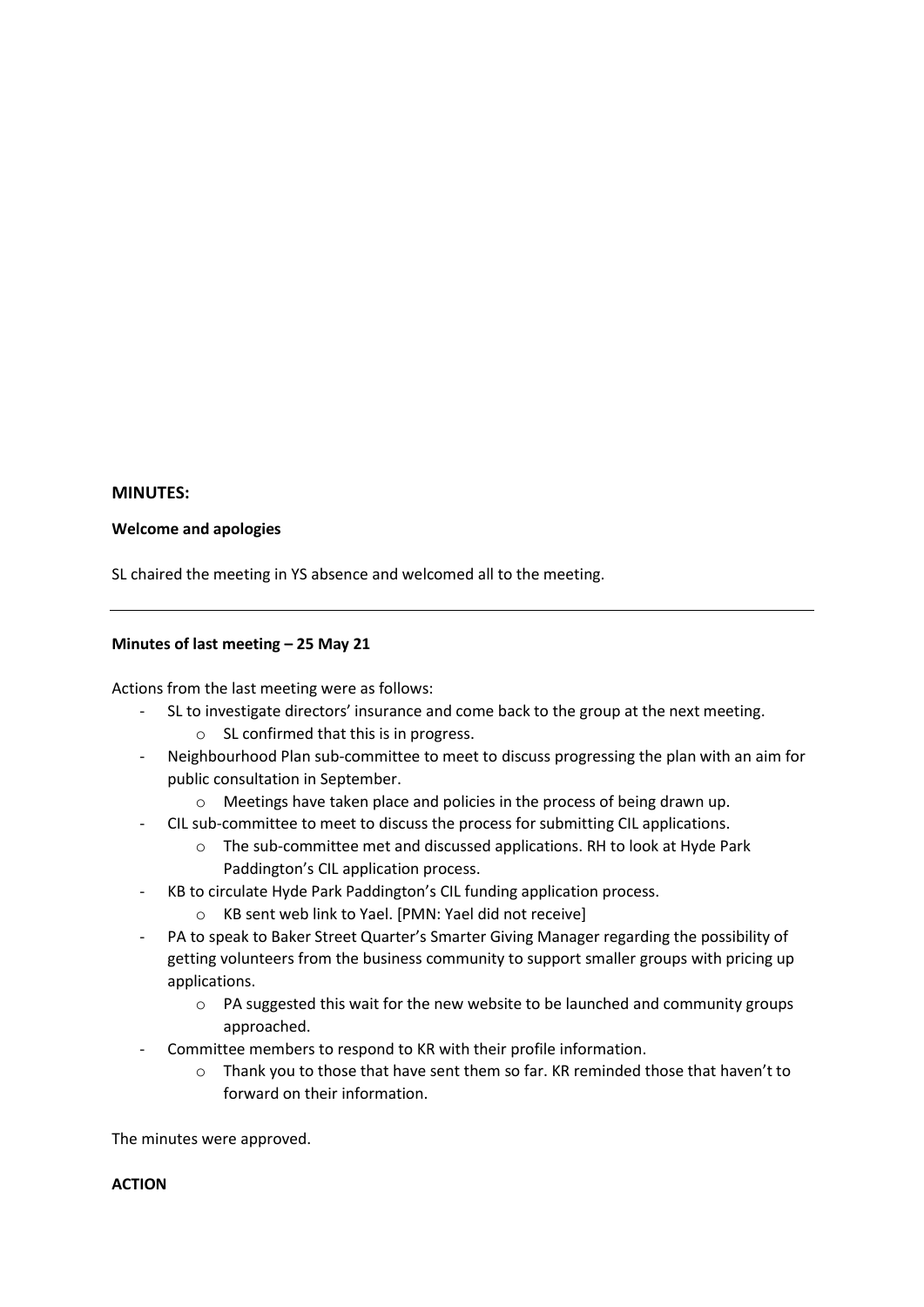- **RH to look at Hyde Park Paddington's CIL application process.** 

# **Neighbourhood Plan update (Andrea Merrington)**

AM presented the draft plan policies to date. The sub-committee has met twice to progress the development of these policies, focussing attention on what the communities within Marylebone would like to see. Minutes are circulated to the main committee. As a result of these discussions, sustainability has been highlighted as a core theme that can be woven throughout the plan. This would complement the work being undertaken by Westminster City Council to develop a climate action plan, currently under consultation, and air quality and sustainability initiatives.

The following four themes will form the basis of the Neighbourhood Plan, with sub policies:

- 1. Sustainability including policies on greening, trees, biodiversity and protecting open space.
- 2. Sustainable growth will include encouraging sustainable travel such as cycling and walking, as well as promoting the use of redundant parking spaces to contribute to the public realm.
- 3. Enhancing experience protecting all small businesses (retail and other) with focus in areas such as Edgware Road.
- 4. Celebrating Heritage detail is yet to be developed but would look at ways to improve the sustainability of the area's buildings while acknowledging the heritage.

AB asked if it would be possible to include speeding up the installation of electric vehicle charging points. SB added to this by asking if policies could encourage the use of consistent design of chargers. AM responded that it would be difficult to create a policy around those but could add wording in support of charging points being installed.

KB highlighted an article she had heard on the radio about future proofing cities from a planning perspective – for example using policies to encourage double glazing and electric charging points. The programme used Bath as a case study. KB wonders if it would be good to take look at their policies to see if appropriate in Marylebone. The programme featured examples of helping residents in listed buildings to make improvements within the scope of planning. AM agreed that this may be useful for the Celebrating Heritage theme and will take a look and feed back to sub-committee.

SD supports the idea of helping residents to make changes to buildings, particularly in the transfer to heat pumps away from gas boilers. AM agrees but the wording will need to be supportive of council policy and 'encourage' rather than 'police' such developments.

MG highlighted increased rainfall as an issue and asked if improved drainage should be considered for the plan, for example, increasing the number of SuDS (Sustainable Drainage Systems). SL responded that The Portman Estate had commissioned a flood report, off the back of which they are paying Westminster City Council to increase the clearing of drainage gullies to twice a year in certain vulnerable locations across the estate. Maybe this could be considered across the wider Marylebone area. AJ agreed that Westminster City Council needs to improve the clearing of drains and storm gullies however MG doesn't believe that the drains can handle the volume of rainfall that we are now seeing on a regular basis in the capital. SE added that there is a tendency in new road layouts to remove kerbstones and create a flatter, shared pedestrian and vehicle streetscape – this means that there is reduced channelling towards the drains. SL responded that while kerbs create a natural dam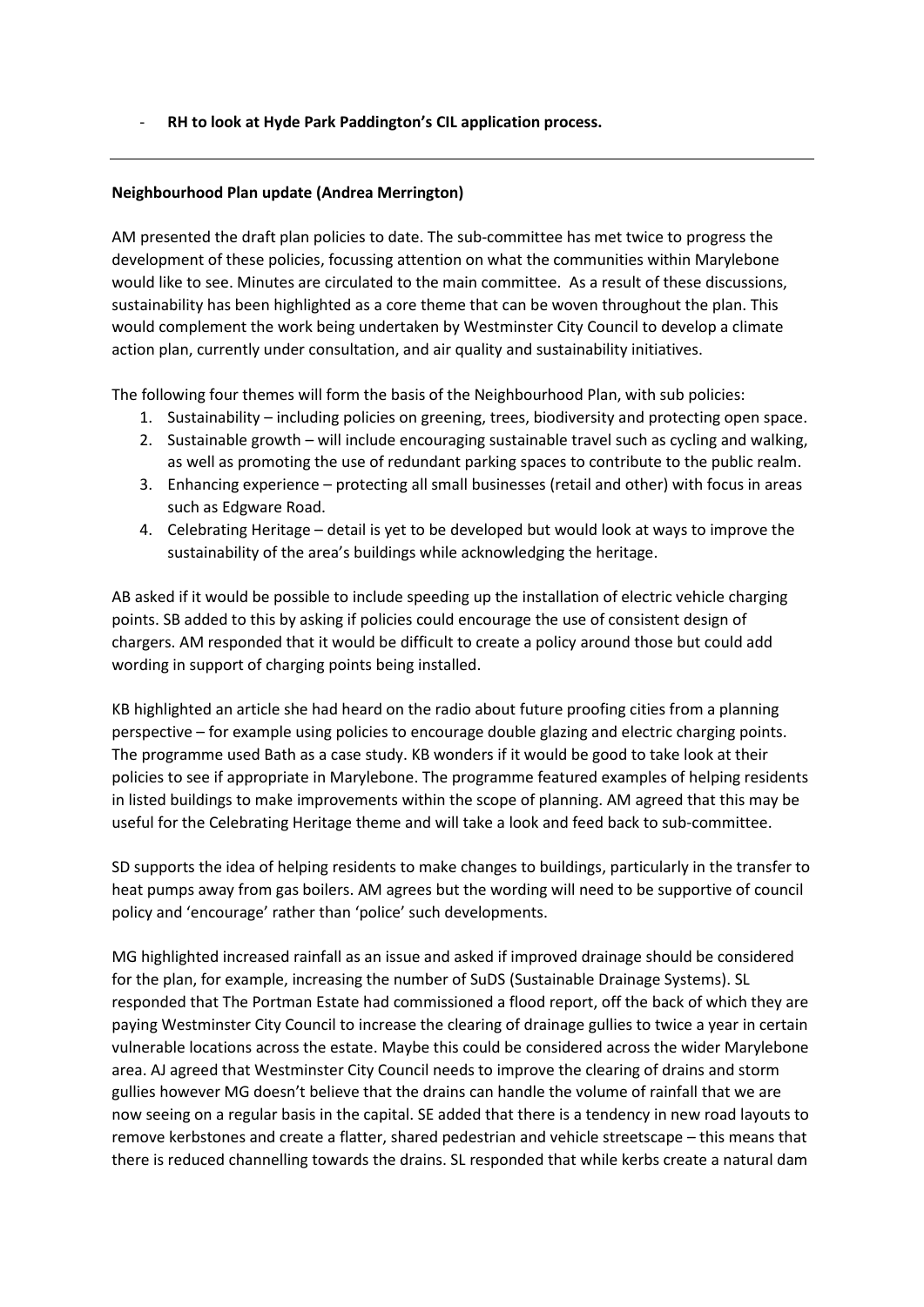for surface water, he is assured that engineers are working towards regulatory codes. Perhaps some resilience is lost though.

AM highlighted that the Plan sub-committee would like to invite more residential representation to ensure balance is achieved with plan policies. AM asked that interested people get in touch and suggested that SD would be a good candidate given her knowledge and passion for air quality improvements. SD suggested she read through minutes of the previous meetings to decide if she could make a worthwhile contribution.

KB commented that following a recent visit to Marble Arch BID by the Leader of Council, there was a suggestion that the planning department engage in discussions alongside cabinet members to ensure that there is a coordinated approach to developments and that support is available to organisations looking to make improvements in the district. AM agrees and would like to get Westminster City Council involved in the development of the Plan policies earlier in the process to ensure that time isn't wasted pursuing policies that won't be accepted.

SL thanked AM for taking on the Plan development and moving the project forward and encouraged members to read through the notes that are circulated from the sub-committee.

# **ACTION**

- **Plan sub-committee to meet again to finalise draft policies.**
- **SD to respond to request to join Plan committee.**

# **CIL fund applications (Rosa Han)**

RH gave the following updates on CIL fund applications following the recent CIL sub-committee meeting (at which SB and SD also co-chaired).

- The sub-committee decided not to remove the current  $£100k$  cap on applications as it was felt that more work was needed to communicate with smaller community groups and organisations. SD added that it was discussed about developing a list of community groups to contact but would hold off on this until the revised website is launched.
- The sub-committee agreed that all successful CIL applications should be made available on the website to attract further applicants from the community.
- An application for £100,000 from St Marylebone Church, to install a fully accessible lift and staircase to access the Crypt, was approved.
- The sub-committee requested more information on the St Marylebone School's application for their Green Roof Project on their sixth form building and this has since been approved.
- The group discussed how air quality monitoring could be supported by CIL funding and whether this could be aligned with the Breathe London programme. RH has since got in touch with a contact at WCC to find out existing and upcoming air quality monitoring initiatives – will report back to the group.

SD stated that she contacted St Edward's, on Lisson Grove and in the Forum Area, and spoke to a member of staff who was unaware of CIL. They were pleased to learn that there was an alternative source of funding that the school may be eligible for and will be considering which of their capital projects to prioritise for an application in the autumn and may then seek help to prepare their bid.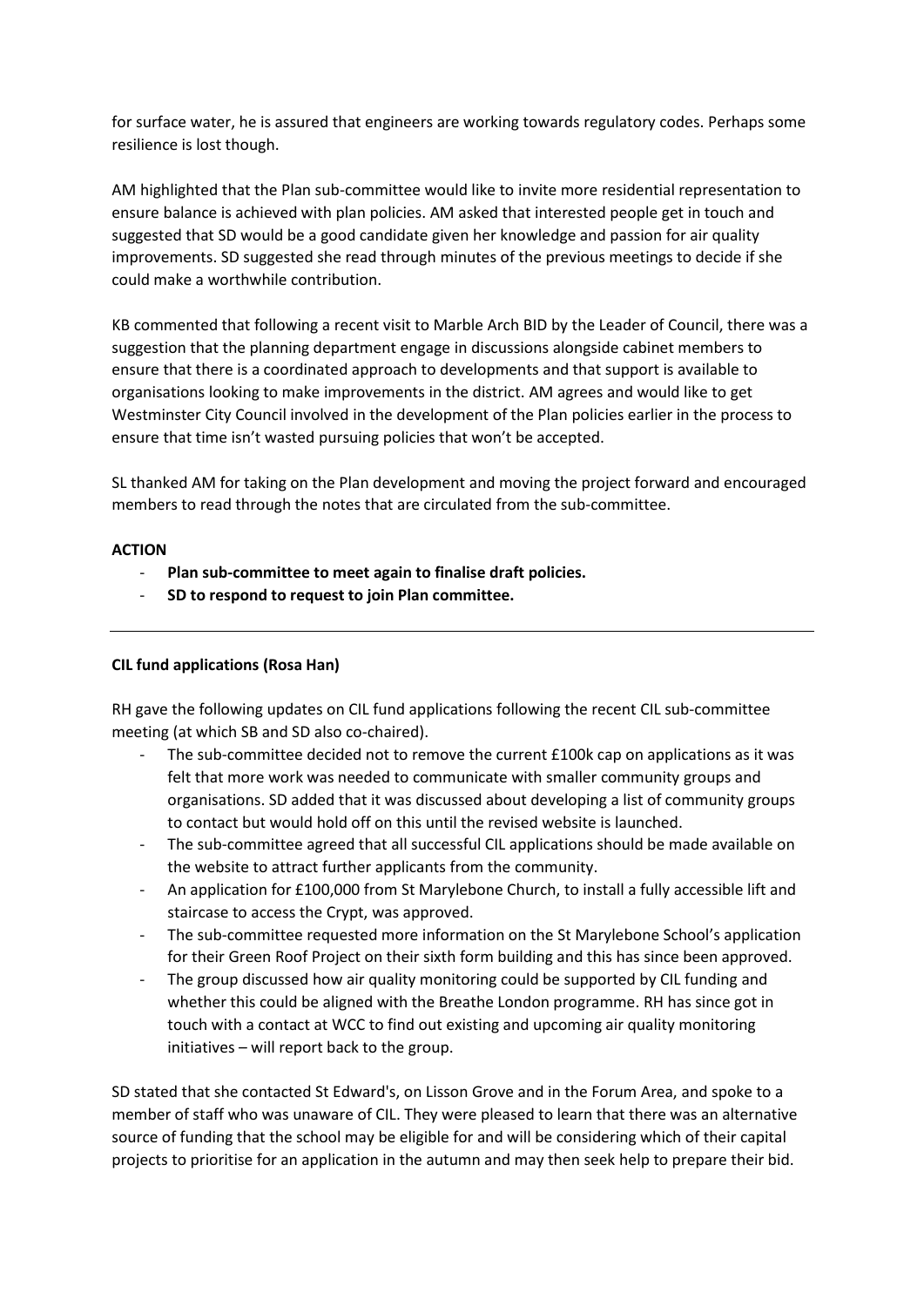SB added that the recent refurbishment of the science labs at the St Marylebone School funded by CIL has since led to a further financial grant being received from the Wolfson Foundation – demonstrating the growth effect that CIL funding can have. CIL committee to feedback to WCC.

SD asked about air quality monitoring and what the plans were for the new Oxford Street District. It would be good to look at matching activity on Marylebone Road. SL responded that Oxford Street has moved down the list of London's most polluted streets. Marylebone Road would be a better location for this but with each monitor costing around £15 – £20k it may be a challenge to put in place to gather meaningful data. [PMN: note TfL station on Marylebone Road – is this operational with public data?]. SE commented that research into air quality in the area has been done a lot over the years and while some rain gardens have appeared, there is very little to show for all of the research and data that has been collected. SL agreed and responded that in order to make the case for measures to improve air quality, there has to be an understanding of how bad the situation is first - evidence that air quality fails against the legal limits is more likely to get the attention of the council, Mayor and TfL. SE added that the biggest issue is the amount of traffic crossing the capital east/west. ULEZ might have an impact but unless road layouts are changed, there is very little that can be done. SD responded that TfL gave WCC £1m to create the LEN which paid for rain gardens but didn't reduce emissions and she has since been calling for more monitoring to highlight this problem. There is a need to channel the traffic away from where people and the community spend their time, such as in schools and public places.

SL asked if the committee currently has the opportunity to comment on applications made for strategic CIL? And if not, can we request this? AM agrees that this would be beneficial to try to coordinate community CIL applications with those being made to the strategic CIL pot. This would ensure a bigger impact. AM was going to ask the council about this on behalf of HDWE so will feedback the outcome. SE advised that the only way for this to currently happen is to read the minutes from the council's CIL meetings. It is useful to do this anyway as the criteria for strategic CIL applications has recently changed. KB added that BIDs were recently advised that applications are being made incorrectly and that more advice will be given – KB will feed back any information if relevant. It was also highlighted that funding will no longer be granted for area research studies, like the one recently completed for Edgware Road. These will only be considered if a clear action plan is drawn up to follow.

# **ACTION**

- **RH to feedback on AQ monitoring**
- **RH to check feedback to WCC of success of science lab grant in leveraging further funding.**
- **RH to check how we might comment on strategic CIL applications**
- **AM to feedback on outcome of request to see/comment on strategic CIL applications.**

## **Website update (Kate Rayner)**

KR updated the committee on the website. The web pages are currently waiting for the draft neighbourhood plan policies to be finalised so that they can be incorporated.

KR reminded all those that haven't already to send across their biography information to be added to the committee page.